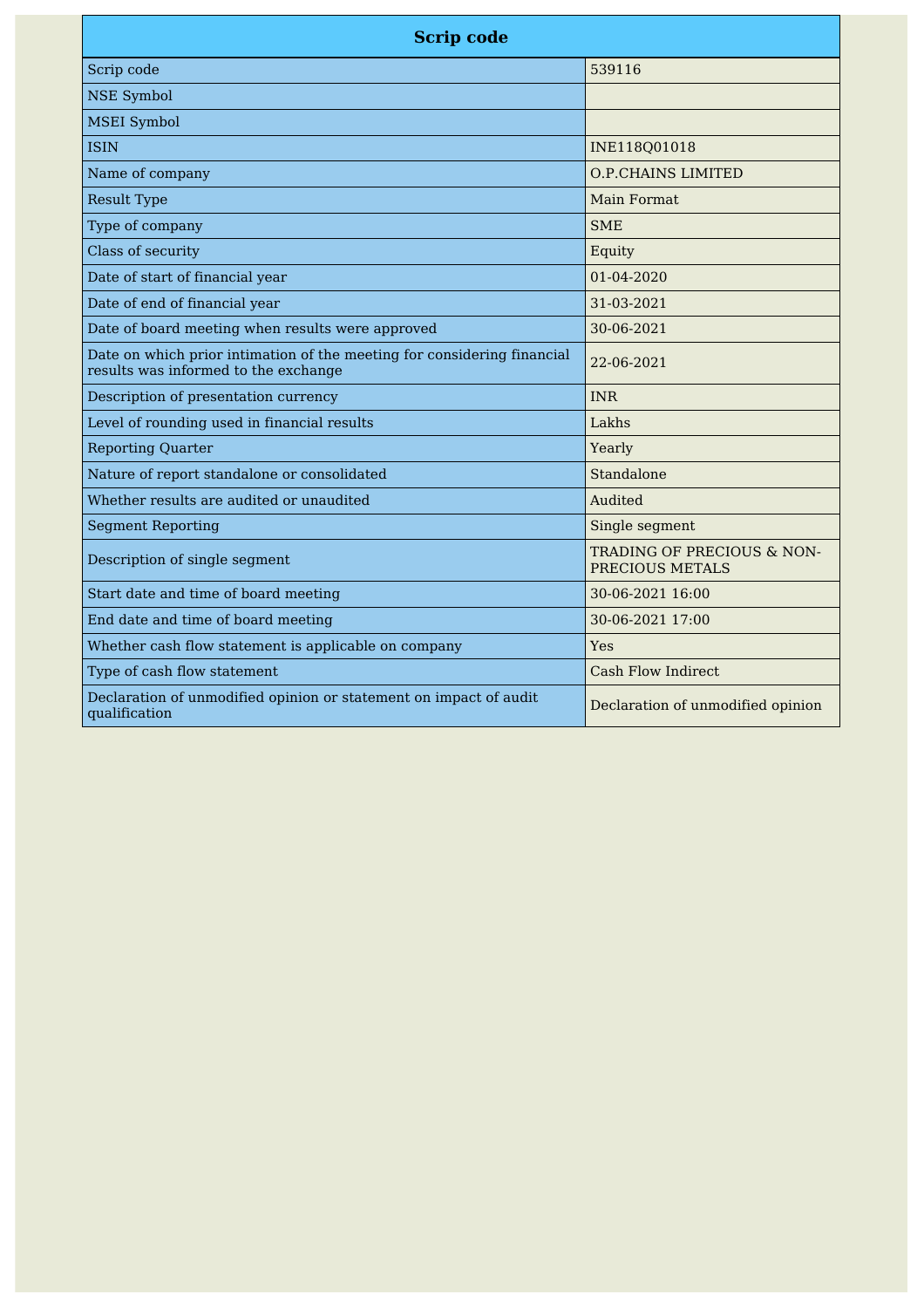|                                                                                                                                                                                                            | Financial Results $\hat{\mathbf{\Phi}}$ Other than Bank                          |                  |                  |  |
|------------------------------------------------------------------------------------------------------------------------------------------------------------------------------------------------------------|----------------------------------------------------------------------------------|------------------|------------------|--|
| Year to date figures for current<br>3 months/ 6 months<br><b>Particulars</b><br>period ended (dd-mm-yyyy)<br>ended (dd-mm-yyyy)                                                                            |                                                                                  |                  |                  |  |
| A                                                                                                                                                                                                          | Date of start of reporting period                                                | 01-10-2020       | 01-04-2020       |  |
| B                                                                                                                                                                                                          | Date of end of reporting period                                                  | 31-03-2021       | 31-03-2021       |  |
| $\mathbf C$                                                                                                                                                                                                | Whether results are audited or unaudited                                         | Audited          | Audited          |  |
| D                                                                                                                                                                                                          | Nature of report standalone or consolidated                                      | Standalone       | Standalone       |  |
| Blue color marked fields are non-mandatory. For Consolidated Results, if the company has no<br>Part<br>figures for 3 months / 6 months ended, in such case zero shall be inserted in the said column.<br>I |                                                                                  |                  |                  |  |
| 1                                                                                                                                                                                                          | <b>Revenue From Operations</b>                                                   |                  |                  |  |
|                                                                                                                                                                                                            | Revenue from operations                                                          | 9587890          | 9587890          |  |
|                                                                                                                                                                                                            | Other income                                                                     | 682502           | 682502           |  |
|                                                                                                                                                                                                            | <b>Total Revenue</b>                                                             | 10270392         | 10270392         |  |
| $\bf{2}$                                                                                                                                                                                                   | <b>Expenses</b>                                                                  |                  |                  |  |
| (a)                                                                                                                                                                                                        | Cost of materials consumed                                                       | $\overline{0}$   | 0                |  |
| (b)                                                                                                                                                                                                        | Purchases of stock-in-trade                                                      | 9638697          | 13619274         |  |
| (c)                                                                                                                                                                                                        | Changes in inventories of finished goods,<br>work-in-progress and stock-in-trade | -2905678.49      | -6886255.49      |  |
| (d)                                                                                                                                                                                                        | Employee benefit expense                                                         | 837824           | 1530639          |  |
| (e)                                                                                                                                                                                                        | Finance costs                                                                    | 177              | 383.5            |  |
| (f)                                                                                                                                                                                                        | Depreciation and amortisation expense                                            | $\boldsymbol{0}$ | $\boldsymbol{0}$ |  |
| (g)                                                                                                                                                                                                        | <b>Other Expenses</b>                                                            |                  |                  |  |
| $\mathbf{1}$                                                                                                                                                                                               | <b>Electricity Expenses</b>                                                      | 133948           | 211351           |  |
| $\overline{2}$                                                                                                                                                                                             | <b>OFFICE RENT</b>                                                               | 6000             | 6000             |  |
| 3                                                                                                                                                                                                          | Car Insurance                                                                    | 4920             | 10877            |  |
| $\overline{4}$                                                                                                                                                                                             | <b>Telephone Expenses</b>                                                        | 4194             | 24911.88         |  |
| 5                                                                                                                                                                                                          | <b>Legal Expenses</b>                                                            | 5000             | 5000             |  |
| 6                                                                                                                                                                                                          | <b>Internal Audit Expenses</b>                                                   | 20000            | 20000            |  |
| 7                                                                                                                                                                                                          | Payment to auditors                                                              | 25000            | 25000            |  |
| $\, 8$                                                                                                                                                                                                     | <b>Miscellaneous Expenses</b>                                                    | 728312.35        | 792681.32        |  |
|                                                                                                                                                                                                            | <b>Total other expenses</b>                                                      | 927374.35        | 1095821.2        |  |
|                                                                                                                                                                                                            | <b>Total expenses</b>                                                            | 8498393.86       | 9359862.21       |  |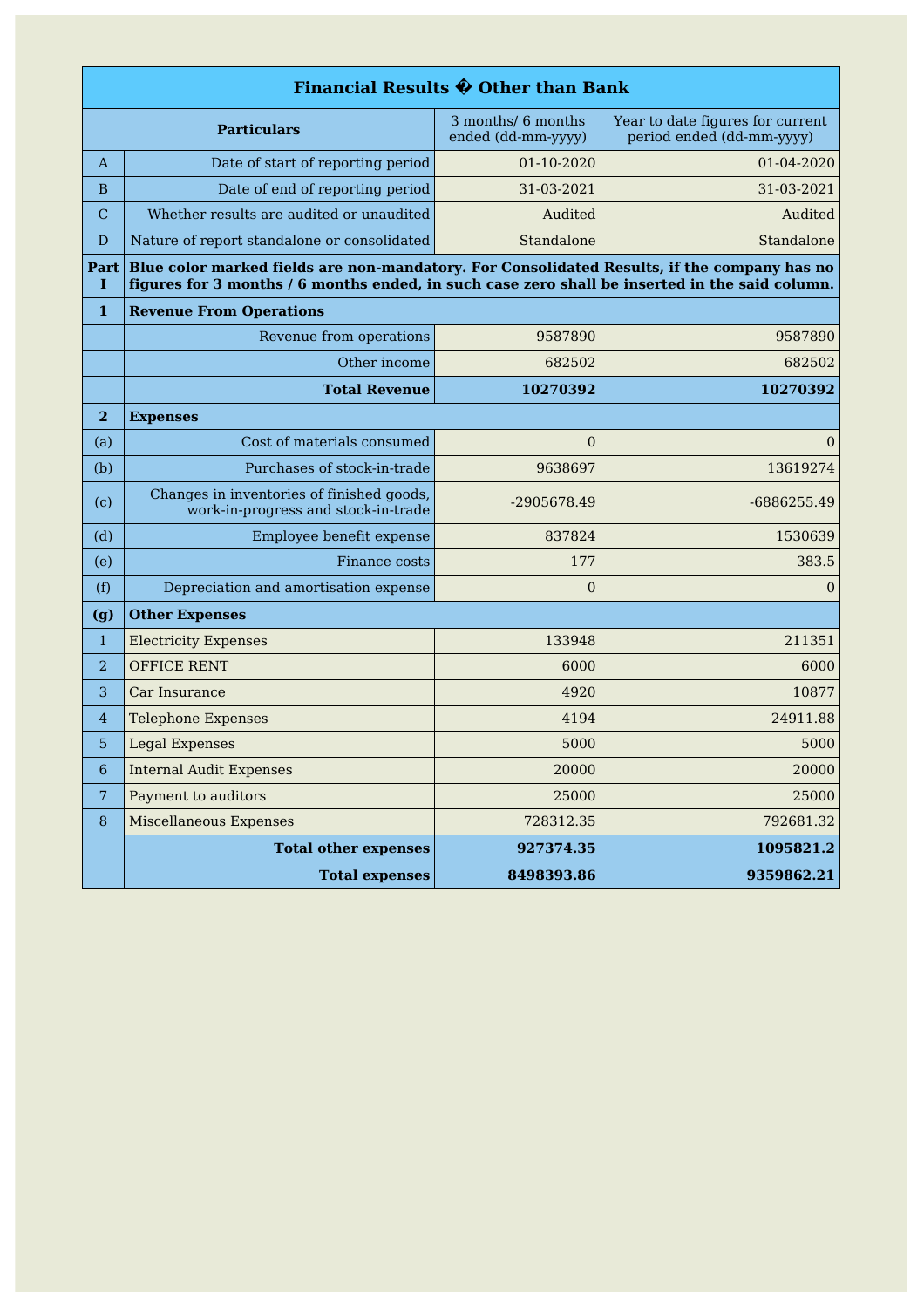|                |                                                                                                                                                                                               | Financial Results $\hat{\mathbf{\Theta}}$ Other than Bank |                |  |
|----------------|-----------------------------------------------------------------------------------------------------------------------------------------------------------------------------------------------|-----------------------------------------------------------|----------------|--|
|                | 3 months/ 6 months<br>Year to date figures for current<br><b>Particulars</b><br>ended (dd-mm-yyyy)<br>period ended (dd-mm-yyyy)                                                               |                                                           |                |  |
| A              | Date of start of reporting period                                                                                                                                                             | 01-10-2020                                                | 01-04-2020     |  |
| B              | Date of end of reporting period                                                                                                                                                               | 31-03-2021                                                | 31-03-2021     |  |
| C              | Whether results are audited or<br>unaudited                                                                                                                                                   | Audited                                                   | Audited        |  |
| D              | Nature of report standalone or<br>consolidated                                                                                                                                                | Standalone                                                | Standalone     |  |
| Part  <br>1    | Blue color marked fields are non-mandatory. For Consolidated Results, if the company has no<br>figures for 3 months / 6 months ended, in such case zero shall be inserted in the said column. |                                                           |                |  |
| 3              | Profit before exceptional and<br>extraordinary items and tax                                                                                                                                  | 1771998.14                                                | 910529.79      |  |
| $\overline{4}$ | <b>Exceptional items</b>                                                                                                                                                                      | $\overline{0}$                                            | $\overline{0}$ |  |
| 5              | Profit before extraordinary items<br>and tax                                                                                                                                                  | 1771998.14                                                | 910529.79      |  |
| 6              | <b>Extraordinary items</b>                                                                                                                                                                    | $\theta$                                                  | $\Omega$       |  |
| 7              | <b>Profit before tax</b>                                                                                                                                                                      | 1771998.14                                                | 910529.79      |  |
|                | Current tax                                                                                                                                                                                   | 142042.65                                                 | 142042.65      |  |
|                | Deferred tax                                                                                                                                                                                  | $-27374.54$                                               | $-27374.54$    |  |
|                | <b>Total tax expenses</b>                                                                                                                                                                     | 114668.11                                                 | 114668.11      |  |
| 9              | Net Profit Loss for the period from<br>continuing operations                                                                                                                                  | 1657330.03                                                | 795861.68      |  |
| 10             | Profit (loss) from discontinuing<br>operations before tax                                                                                                                                     | $\overline{0}$                                            | $\overline{0}$ |  |
| 11             | Tax expense of discontinuing<br>operations                                                                                                                                                    | $\overline{0}$                                            | $\overline{0}$ |  |
| 12             | Net profit (loss) from<br>discontinuing operation after tax                                                                                                                                   | $\overline{0}$                                            | $\overline{0}$ |  |
| 13             | Profit (loss) for period before<br>minority interest                                                                                                                                          | 1657330.03                                                | 795861.68      |  |
| 16             | Net profit (Loss) for the period                                                                                                                                                              | 1657330.03                                                | 795861.68      |  |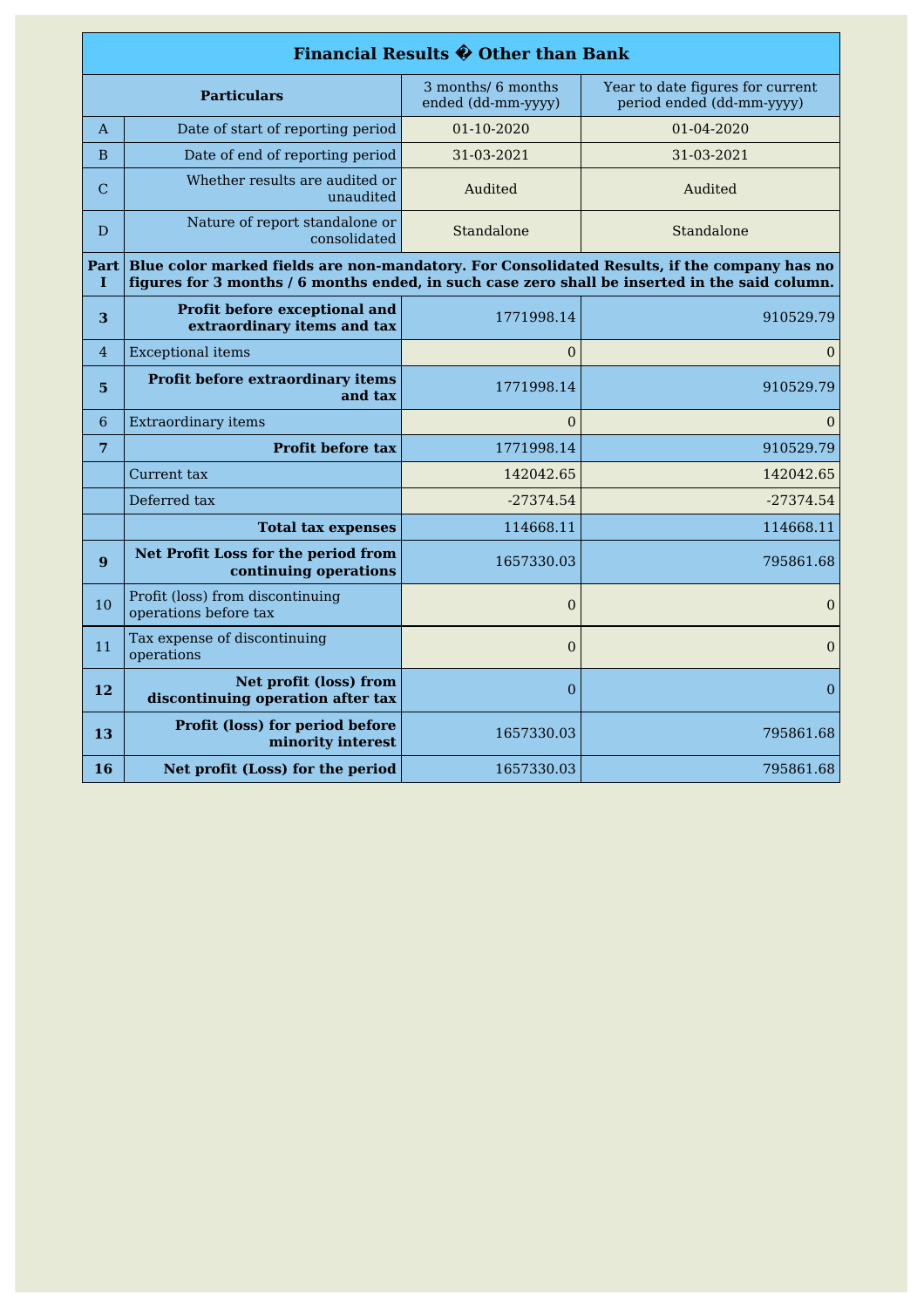| Financial Results $\hat{\mathbf{\Theta}}$ Other than Bank                      |                                          |                                                                                                                                                                                               |  |
|--------------------------------------------------------------------------------|------------------------------------------|-----------------------------------------------------------------------------------------------------------------------------------------------------------------------------------------------|--|
| <b>Particulars</b>                                                             | 3 months/ 6 months<br>ended (dd-mm-yyyy) | Year to date figures for current<br>period ended (dd-mm-yyyy)                                                                                                                                 |  |
| Date of start of reporting period                                              | $01 - 10 - 2020$                         | $01 - 04 - 2020$                                                                                                                                                                              |  |
| Date of end of reporting period                                                | 31-03-2021                               | 31-03-2021                                                                                                                                                                                    |  |
| Whether results are audited or unaudited                                       | Audited                                  | Audited                                                                                                                                                                                       |  |
| Nature of report standalone or<br>consolidated                                 | Standalone                               | Standalone                                                                                                                                                                                    |  |
|                                                                                |                                          |                                                                                                                                                                                               |  |
| <b>Details of equity share capital</b>                                         |                                          |                                                                                                                                                                                               |  |
| Paid-up equity share capital                                                   | 0.24                                     | 0.11                                                                                                                                                                                          |  |
| Face value of equity share capital                                             | 0.24                                     | 0.11                                                                                                                                                                                          |  |
| <b>Details of debt securities</b>                                              |                                          |                                                                                                                                                                                               |  |
| Basic earnings (loss) per share from<br>continuing and discontinued operations | $\Omega$                                 | 0.11                                                                                                                                                                                          |  |
| Debt equity ratio                                                              |                                          |                                                                                                                                                                                               |  |
| Debt service coverage ratio                                                    | $\overline{0}$                           | $\mathbf{0}$                                                                                                                                                                                  |  |
| Interest service coverage ratio                                                | $\Omega$                                 | $\Omega$                                                                                                                                                                                      |  |
| Part                                                                           |                                          | Blue color marked fields are non-mandatory. For Consolidated Results, if the company has no<br>figures for 3 months / 6 months ended, in such case zero shall be inserted in the said column. |  |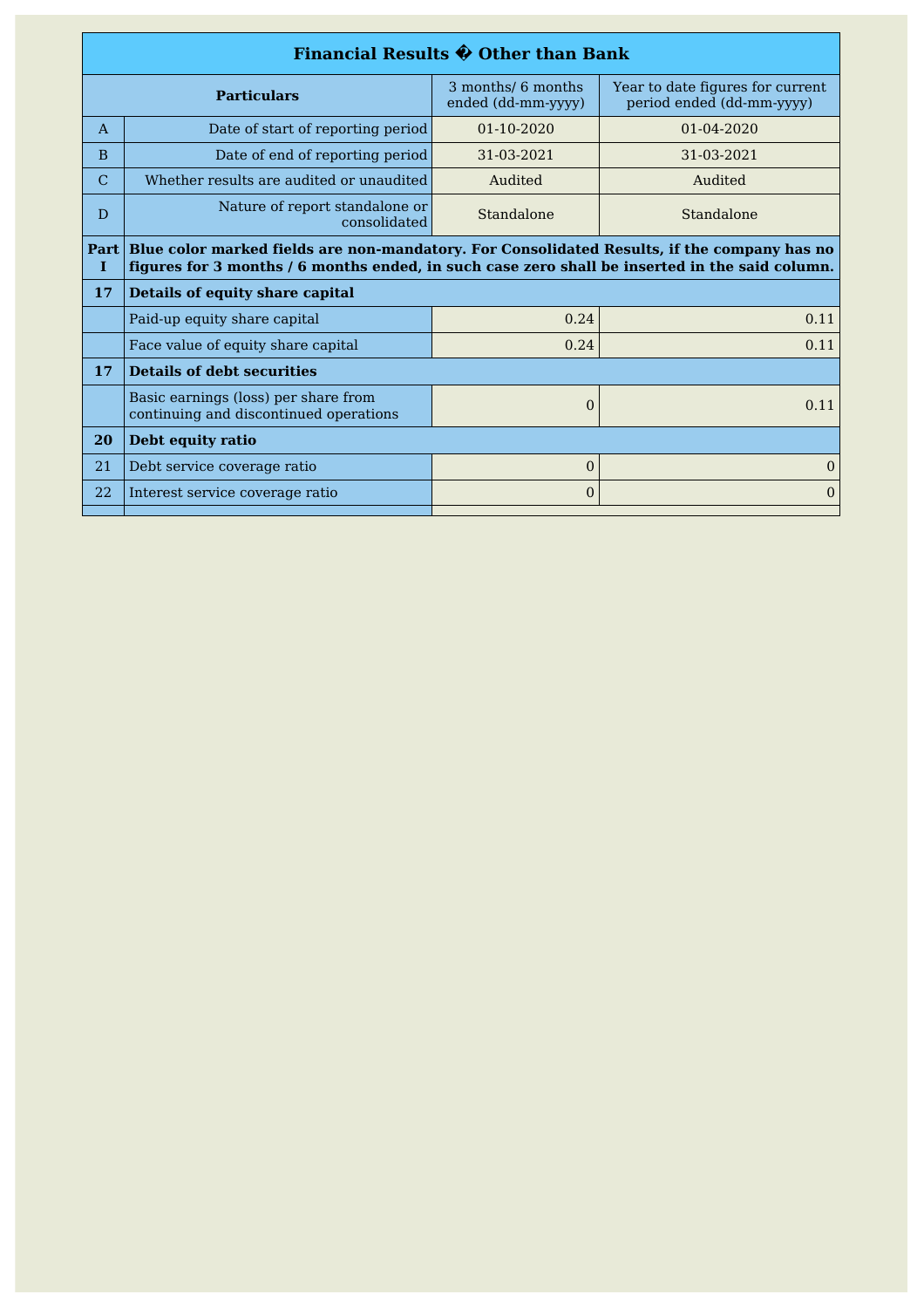|     | <b>Statement of Asset and Liabilities</b>                                                     |                                     |
|-----|-----------------------------------------------------------------------------------------------|-------------------------------------|
|     | Particulars                                                                                   | Current year ended (dd-<br>mm-yyyy) |
|     | Date of start of reporting period                                                             | 01-04-2020                          |
|     | Date of end of reporting period                                                               | 31-03-2021                          |
|     | Whether results are audited or unaudited                                                      | Audited                             |
|     | Nature of report standalone or consolidated                                                   | Standalone                          |
|     | <b>Equity and liabilities</b>                                                                 |                                     |
| 1   | <b>Shareholders' funds</b>                                                                    |                                     |
|     | Share capital                                                                                 | 68500000                            |
|     | Reserves and surplus                                                                          | 236967135.13                        |
|     | Money received against share warrants                                                         | 0                                   |
|     | <b>Total shareholders' funds</b>                                                              | 305467135.13                        |
| 2   | Share application money pending allotment                                                     | 0                                   |
| 3   | Deferred government grants                                                                    | $\overline{0}$                      |
| 4   | Minority interest                                                                             |                                     |
| 5   | <b>Non-current liabilities</b>                                                                |                                     |
|     | Long-term borrowings                                                                          | 0                                   |
|     | Deferred tax liabilities (net)                                                                | 28934.07                            |
|     | Foreign currency monetary item translation difference liability account                       | $\boldsymbol{0}$                    |
|     | Other long-term liabilities                                                                   | $\overline{0}$                      |
|     | Long-term provisions                                                                          | $\overline{0}$                      |
|     | <b>Total non-current liabilities</b>                                                          | 28934.07                            |
| 6   | <b>Current liabilities</b>                                                                    |                                     |
|     | Short-term borrowings                                                                         | $\mathbf{0}$                        |
|     | <b>Trade Payables</b>                                                                         |                                     |
|     | (A) Total outstanding dues of micro enterprises and small enterprises                         | $\mathbf{0}$                        |
|     | (B) Total outstanding dues of creditors other than micro enterprises and<br>small enterprises | $\overline{0}$                      |
|     | Other current liabilities                                                                     | 197511.56                           |
|     | Short-term provisions                                                                         | 119500                              |
|     | <b>Total current liabilities</b>                                                              | 317011.56                           |
|     | <b>Total equity and liabilities</b>                                                           | 305813080.76                        |
|     | <b>Assets</b>                                                                                 |                                     |
| 1   | <b>Non-current assets</b>                                                                     |                                     |
| (i) | <b>Fixed assets</b>                                                                           |                                     |
|     | Tangible assets                                                                               | 120793.5                            |
|     | Producing properties                                                                          | $\theta$                            |
|     | Intangible assets                                                                             | $\boldsymbol{0}$                    |
|     | Preproducing properties                                                                       | $\mathbf{0}$                        |
|     | Tangible assets capital work-in-progress                                                      | $\mathbf{0}$                        |
|     | Intangible assets under development or work-in-progress                                       | $\mathbf{0}$                        |
|     | <b>Total fixed assets</b>                                                                     | 120793.5                            |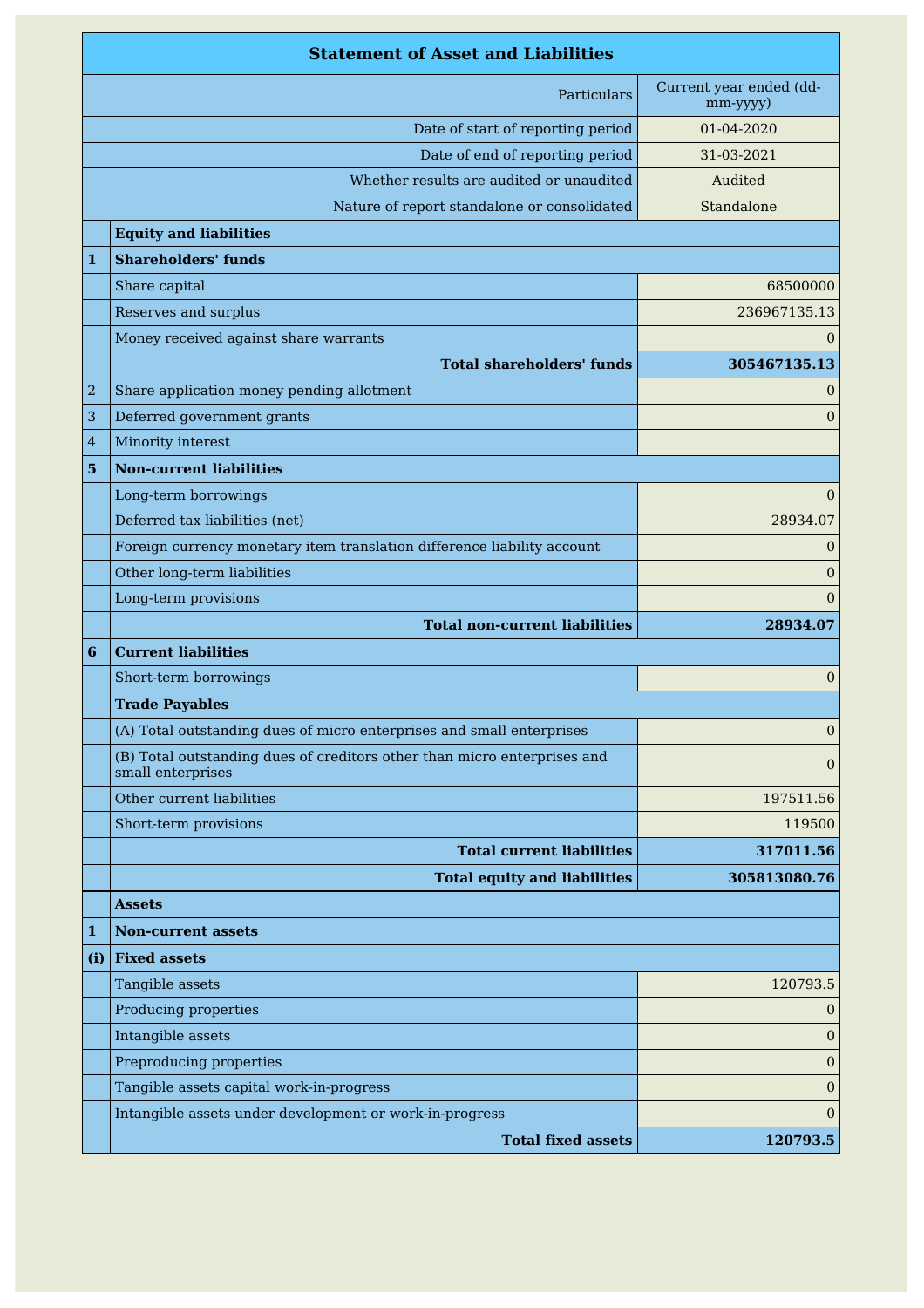|        | <b>Statement of Asset and Liabilities</b>                               |                                     |
|--------|-------------------------------------------------------------------------|-------------------------------------|
|        | Particulars                                                             | Current year ended (dd-mm-<br>yyyy) |
|        | Date of start of reporting period                                       | 01-04-2020                          |
|        | Date of end of reporting period                                         | 31-03-2021                          |
|        | Whether results are audited or unaudited                                | Audited                             |
|        | Nature of report standalone or consolidated                             | Standalone                          |
| (ii)   | Non-current investments                                                 | 275178752.41                        |
| (v)    | Deferred tax assets (net)                                               | $\overline{0}$                      |
| (vi)   | Foreign currency monetary item translation difference asset<br>account. | $\Omega$                            |
| (vii)  | Long-term loans and advances                                            | 245200                              |
| (viii) | Other non-current assets                                                | 85334                               |
|        | <b>Total non-current assets</b>                                         | 275630079.91                        |
|        | <b>Current assets</b>                                                   |                                     |
|        | <b>Current investments</b>                                              | $\Omega$                            |
|        | Inventories                                                             | 29267447.47                         |
|        | Trade receivables                                                       | $\Omega$                            |
|        | Cash and cash equivalents                                               | 124219.39                           |
|        | Bank balance other than cash and cash equivalents                       | $\Omega$                            |
|        | Short-term loans and advances                                           | 788068.64                           |
|        | Other current assets                                                    | 3265.35                             |
|        | <b>Total current assets</b>                                             | 30183000.85                         |
|        | <b>Total assets</b>                                                     | 305813080.76                        |
|        | Disclosure of notes on assets and liabilities                           |                                     |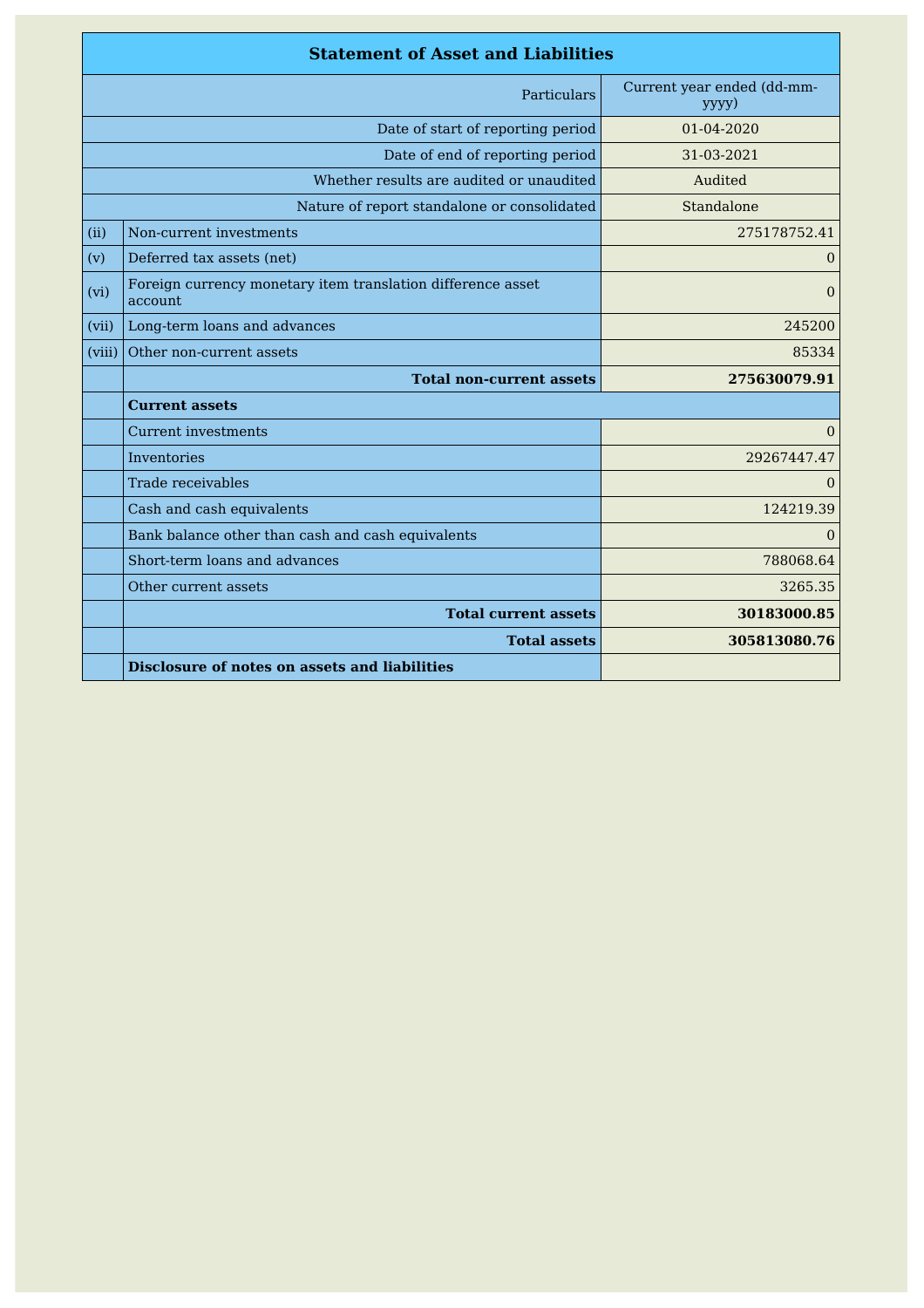|                | <b>Format for Reporting Segment wise Revenue, Results and Capital Employed along</b> |                                                                      |                                                               |
|----------------|--------------------------------------------------------------------------------------|----------------------------------------------------------------------|---------------------------------------------------------------|
|                | <b>Particulars</b>                                                                   | with the company results<br>3 months/ 6 months<br>ended (dd-mm-yyyy) | Year to date figures for current<br>period ended (dd-mm-yyyy) |
|                | Date of start of reporting period                                                    | 01-10-2020                                                           | 01-04-2020                                                    |
|                | Date of end of reporting period                                                      | 31-03-2021                                                           | 31-03-2021                                                    |
|                | Whether accounts are audited or unaudited                                            | Audited                                                              | Audited                                                       |
|                | Nature of report standalone or consolidated                                          | Standalone                                                           | Standalone                                                    |
| $1\vert$       | <b>Segment Revenue</b>                                                               |                                                                      |                                                               |
|                | (net sale/income from each segment should be disclosed)                              |                                                                      |                                                               |
|                | <b>Total segment revenue</b>                                                         |                                                                      |                                                               |
|                | Less: Inter segment revenue                                                          |                                                                      |                                                               |
|                | <b>Revenue from operations</b>                                                       |                                                                      |                                                               |
| $\overline{2}$ | <b>Seament Result</b>                                                                |                                                                      |                                                               |
|                | Profit (+) / Loss (-) before tax and interest from each segment                      |                                                                      |                                                               |
|                | <b>Total Profit before tax</b>                                                       |                                                                      |                                                               |
|                | <i>i.</i> Finance cost                                                               |                                                                      |                                                               |
|                | ii. Other unallocable expenditure net<br>off unallocable income                      |                                                                      |                                                               |
|                | <b>Profit before tax</b>                                                             |                                                                      |                                                               |
| 3              | (Segment Asset - Segment Liabilities)                                                |                                                                      |                                                               |
|                | <b>Segment Asset</b>                                                                 |                                                                      |                                                               |
|                | <b>Total Segment Assets</b>                                                          |                                                                      |                                                               |
|                | <b>Un-allocable Assets</b>                                                           |                                                                      |                                                               |
|                | <b>Net Segment Assets</b>                                                            |                                                                      |                                                               |
| $\overline{4}$ | <b>Segment Liabilities</b>                                                           |                                                                      |                                                               |
|                | <b>Segment Liabilities</b>                                                           |                                                                      |                                                               |
|                | <b>Total Segment Liabilities</b>                                                     |                                                                      |                                                               |
|                | <b>Un-allocable Liabilities</b>                                                      |                                                                      |                                                               |
|                | <b>Net Segment Liabilities</b>                                                       |                                                                      |                                                               |
|                | <b>Disclosure of notes on segments</b>                                               |                                                                      |                                                               |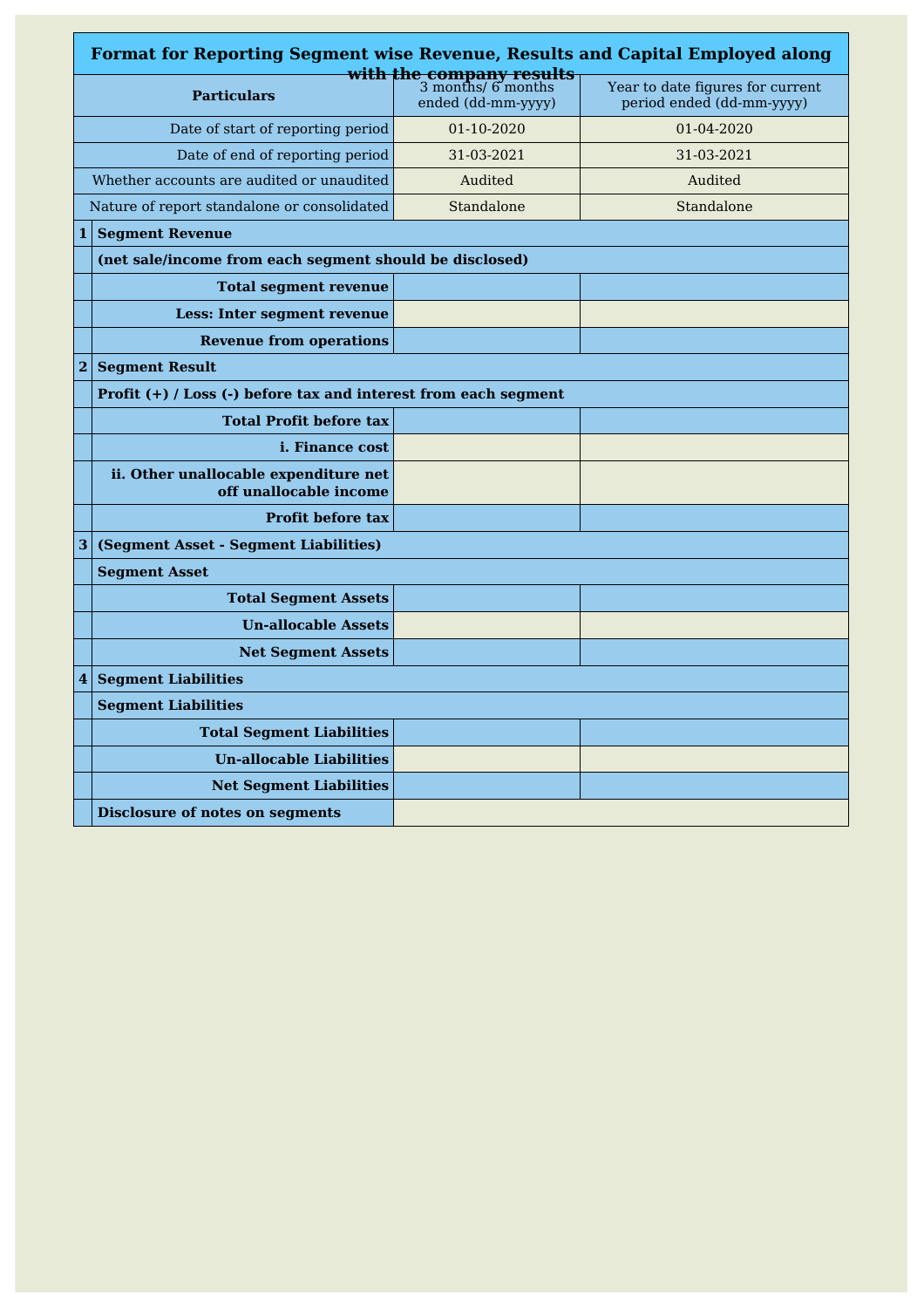|                         | <b>Cash flow statement - indirect</b>                                                                         |                             |
|-------------------------|---------------------------------------------------------------------------------------------------------------|-----------------------------|
|                         | Particulars                                                                                                   | Year ended (dd-<br>mm-yyyy) |
| A                       | Date of start of reporting period                                                                             | 01-10-2020                  |
| В                       | Date of end of reporting period                                                                               | 31-03-2021                  |
| С                       | Whether results are audited or unaudited                                                                      | Audited                     |
| D                       | Nature of report standalone or consolidated                                                                   | Standalone                  |
| $\mathbf{1}$            | <b>Statement of cash flows</b>                                                                                |                             |
|                         | Cash flows from used in operating activities                                                                  |                             |
|                         | Profit before extraordinary items and tax                                                                     | 910529.79                   |
| $\overline{\mathbf{2}}$ | <b>Adjustments for reconcile profit (loss)</b>                                                                |                             |
|                         | <b>Adjustments to profit (loss)</b>                                                                           |                             |
|                         | Adjustments for finance costs                                                                                 | 0                           |
|                         | Adjustments for depreciation and amortisation expense                                                         | $\boldsymbol{0}$            |
|                         | Adjustments for impairment loss reversal of impairment loss recognised in profit or loss                      | $\boldsymbol{0}$            |
|                         | Adjustments for unrealised foreign exchange losses gains                                                      | $\overline{0}$              |
|                         | Adjustments for dividend income                                                                               | $\bf{0}$                    |
|                         | Adjustments for share-based payments                                                                          | $\overline{0}$              |
|                         | Other adjustments for which cash effects are investing or financing cash flow                                 | $\overline{0}$              |
|                         | Other adjustments to reconcile profit (loss)                                                                  | $\boldsymbol{0}$            |
|                         | Other adjustments for non-cash items                                                                          | $\overline{0}$              |
|                         | Share of profit and loss from partnership firm or association of persons or limited<br>liability partnerships | 0                           |
|                         | <b>Total adjustments to profit (loss)</b>                                                                     | $\bf{0}$                    |
| 3                       | <b>Adjustments for working capital</b>                                                                        |                             |
|                         | Adjustments for decrease (increase) in inventories                                                            | -6886255.49                 |
|                         | Adjustments for decrease (increase) in trade receivables                                                      | 4353761                     |
|                         | Adjustments for decrease (increase) in other current assets                                                   | 166172.8                    |
|                         | Adjustments for increase (decrease) in trade payables                                                         | $\Omega$                    |
|                         | Adjustments for increase (decrease) in other current liabilities                                              | -99869.47                   |
|                         | Adjustments for provisions                                                                                    | $\Omega$                    |
|                         | <b>Total adjustments for working capital</b>                                                                  | $-2466191.16$               |
|                         | <b>Total adjustments for reconcile profit (loss)</b>                                                          | -2466191.16                 |
|                         | Net cash flows from (used in) operations                                                                      | -1555661.37                 |
|                         | Dividends received                                                                                            | $\theta$                    |
|                         | Interest paid                                                                                                 | $\overline{0}$              |
|                         | Interest received                                                                                             | $\Omega$                    |
|                         | Income taxes paid (refund)                                                                                    | 143022.96                   |
|                         | Other inflows (outflows) of cash                                                                              | $\Omega$                    |
|                         | Net cash flows from (used in) operating activities before extraordinary items                                 | -1698684.33                 |
|                         | Proceeds from extraordinary items                                                                             | 0                           |
|                         | Payment for extraordinary items                                                                               | $\Omega$                    |
|                         | Net cash flows from (used in) operating activities                                                            | -1698684.33                 |
| 4                       | <b>Cash flows from used in investing activities</b>                                                           |                             |
|                         | Cash flows from losing control of subsidiaries or other businesses                                            | $\overline{0}$              |
|                         | Cash flows used in obtaining control of subsidiaries or other businesses                                      | 0                           |
|                         | Other cash receipts from sales of equity or debt instruments of other entities                                | $\mathbf{0}$                |
|                         | Other cash payments to acquire equity or debt instruments of other entities                                   | $\boldsymbol{0}$            |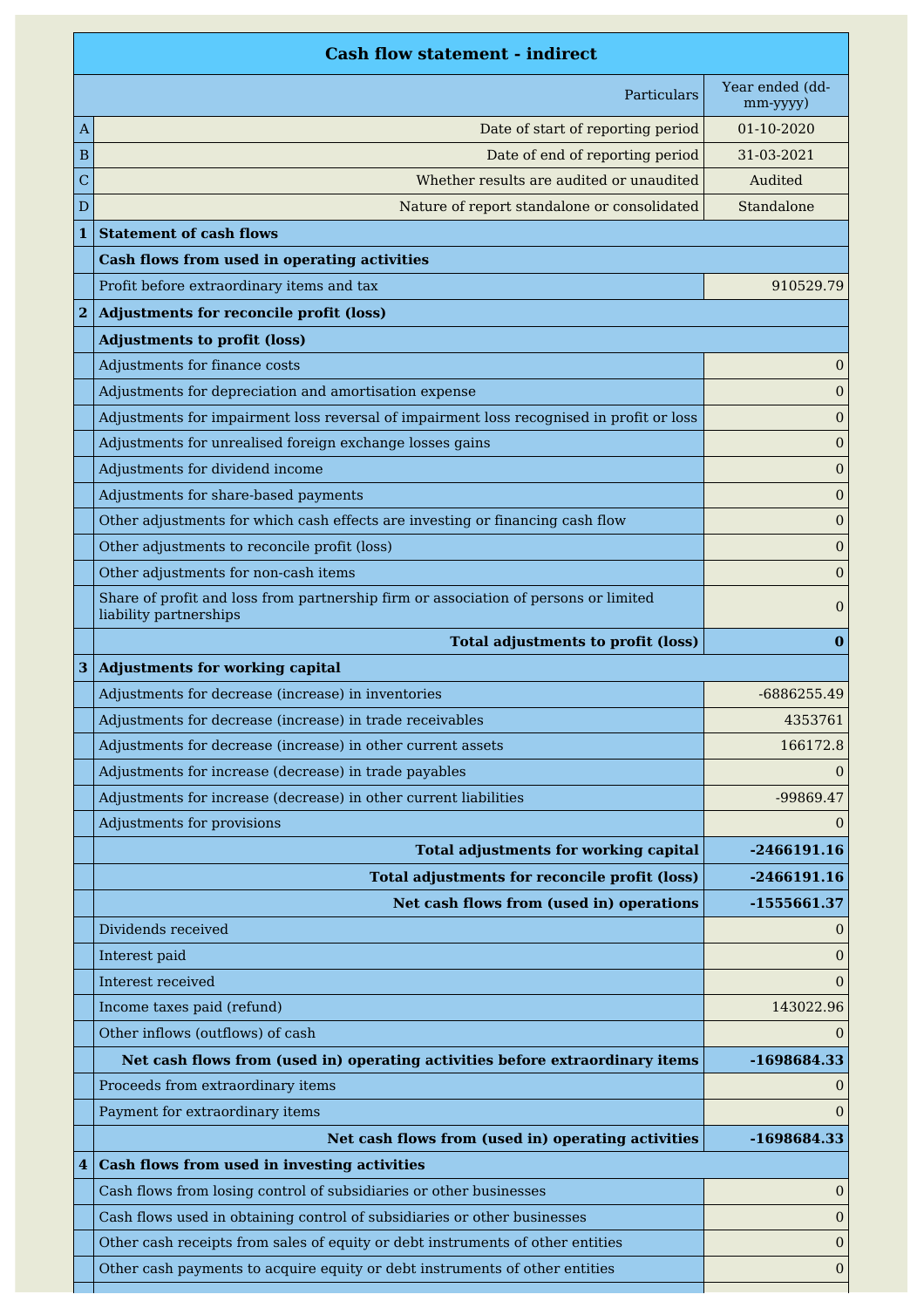|                 | Other cash receipts from sales of interests in joint ventures                                                          | $\overline{0}$   |
|-----------------|------------------------------------------------------------------------------------------------------------------------|------------------|
|                 | Other cash payments to acquire interests in joint ventures                                                             | $\overline{0}$   |
|                 | Cash receipts from share of profits of partnership firm or association of persons or<br>limited liability partnerships | $\overline{0}$   |
|                 | Cash payment for investment in partnership firm or association of persons or limited<br>liability partnerships         | $\Omega$         |
|                 | Proceeds from sales of tangible assets                                                                                 | 220470           |
|                 | Purchase of tangible assets                                                                                            | $\theta$         |
|                 | Proceeds from sales of intangible assets                                                                               | $\overline{0}$   |
|                 | Purchase of intangible assets                                                                                          | $\overline{0}$   |
|                 | Cash advances and loans made to other parties                                                                          | 0                |
|                 | Cash receipts from repayment of advances and loans made to other parties                                               | $\overline{0}$   |
|                 | Cash payments for future contracts, forward contracts, option contracts and swap<br>contracts                          | $\boldsymbol{0}$ |
|                 | Cash receipts from future contracts, forward contracts, option contracts and swap<br>contracts                         | $\overline{0}$   |
|                 | Dividends received                                                                                                     | $\boldsymbol{0}$ |
|                 | Interest received                                                                                                      | $\overline{0}$   |
|                 | Income taxes paid (refund)                                                                                             | 181651           |
|                 | Other inflows (outflows) of cash                                                                                       | 1676651          |
|                 | Proceeds from government grants                                                                                        | $\Omega$         |
|                 | Net cash flows from (used in) investing activities before extraordinary items                                          | 1715470          |
|                 | Proceeds from extraordinary items                                                                                      | $\overline{0}$   |
|                 | Payment for extraordinary items                                                                                        | $\Omega$         |
|                 |                                                                                                                        |                  |
|                 | Net cash flows from (used in) investing activities                                                                     | 1715470          |
| $5\phantom{.0}$ | <b>Cash flows from used in financing activities</b>                                                                    |                  |
|                 | Proceeds from issuing shares                                                                                           | $\bf{0}$         |
|                 | Proceeds from issuing other equity instruments                                                                         | $\mathbf{0}$     |
|                 | Proceeds from issuing debentures notes bonds etc                                                                       | $\boldsymbol{0}$ |
|                 | Proceeds from borrowings                                                                                               | $\overline{0}$   |
|                 | Repayments of borrowings                                                                                               | 0                |
|                 | Dividends paid                                                                                                         | $\mathbf{0}$     |
|                 | Interest paid                                                                                                          | $\overline{0}$   |
|                 | Income taxes paid (refund)                                                                                             | $\boldsymbol{0}$ |
|                 | Other inflows (outflows) of cash                                                                                       | $\theta$         |
|                 | Net cash flows from (used in) financing activities before extraordinary items                                          | $\bf{0}$         |
|                 | Proceeds from extraordinary items                                                                                      | $\mathbf{0}$     |
|                 | Payment for extraordinary items                                                                                        | $\overline{0}$   |
|                 | Net cash flows from (used in) financing activities                                                                     | $\bf{0}$         |
|                 | Net increase (decrease) in cash and cash equivalents before effect of exchange<br>rate changes                         | 16785.67         |
| 6               | Effect of exchange rate changes on cash and cash equivalents                                                           |                  |
|                 | Effect of exchange rate changes on cash and cash equivalents                                                           | $\overline{0}$   |
|                 | Net increase (decrease) in cash and cash equivalents                                                                   | 16785.67         |
|                 | Cash and cash equivalents cash flow statement at beginning of period                                                   | 107433.72        |